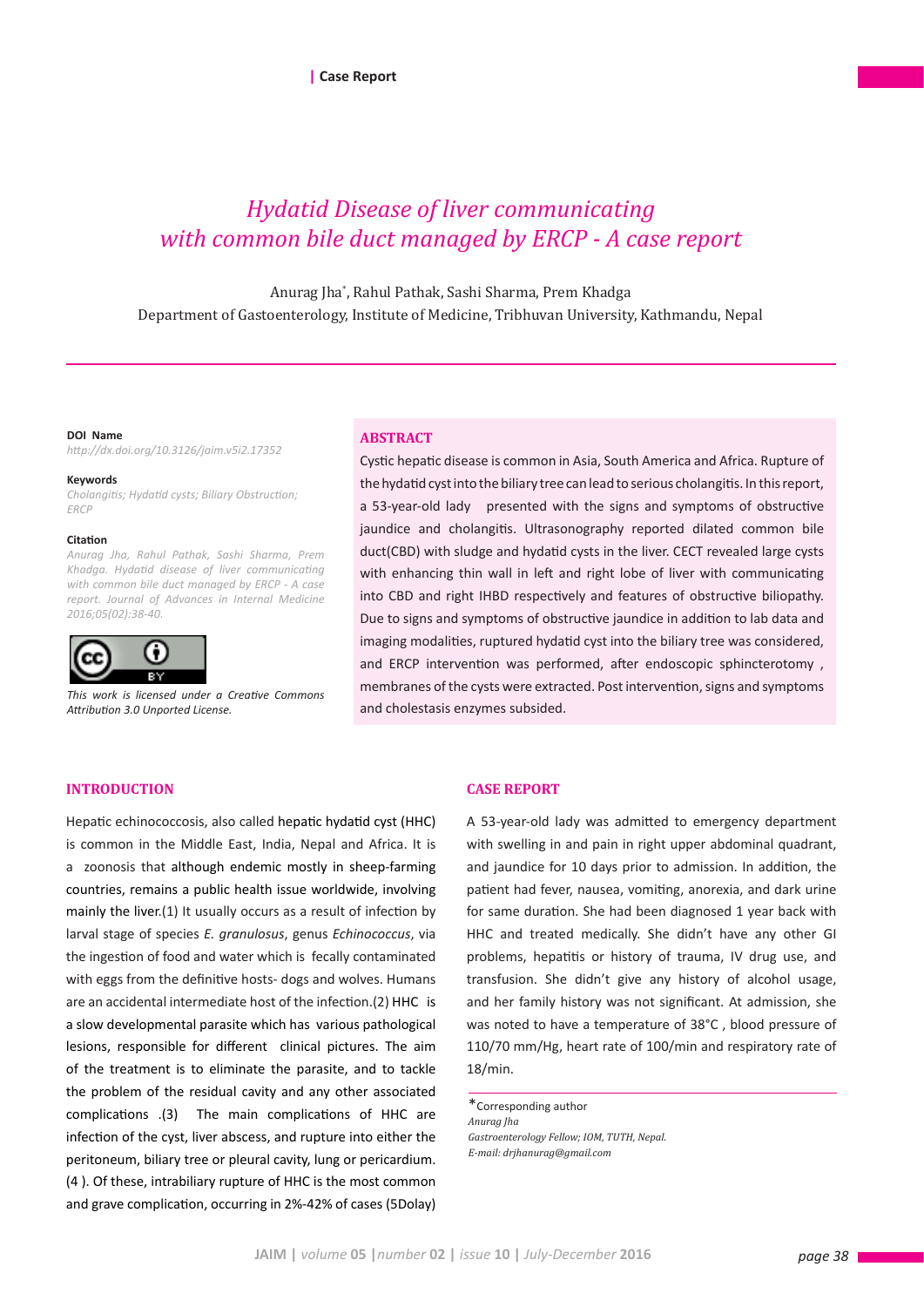



Fig A- CT scan showing two hepatic cysts (double block arrow head) . Fig B- CT scan showing Hepatic cyst communicating with the CBD( single arrow head). Fig C-ERCP image showing cyst membranes in CBD(two way arrow). Fig D- Endoscopic view of cystic membranes being extracted.

Physical examination showed icterus, tenderness in epigastrium and RUQ without rebound tenderness, murphy sign was negative. Liver was palpable 4 cm below right subcostal margin. The other part of the abdomen was soft, and the remainder of her examination was unremarkable. Lab data revealed Hb-11.1gm/dl, TLC- 16000 , direct hyperbilirubinemia T-bili:11mg/ dl, D-bili:10.2mg/dl, Alkaline phosphatase was 1996 U/l, ALT:70 U/l, AST:85 U/l . Other findings including urea, creatinine, amylase, electrolytes, coagulation test, and albumin were normal. Ultrasound showed mild thickening of gallbladder wall, with multiple cystic lesions in liver with suspicion of hydatid cyst, and dilated CBD .CECT abdomen revealed approximately 75x 70x 60 mm sized well defined cyst noted in left lobe of liver and the cyst is communicating directly with the CBD inferiorly. CBD was mildly dilated- 19 mm in diameter Mild to moderate dilatation of bilateral intrahepatic biliary ducts. Approximately 66 x 60x 60 mm size well defined cyst was also noted in right lobe of liver which was communicating with right intrahepatic duct inferiorly. Hydatid serology was positive.

Diagnosis of acute cholangitis was made, and it was suspected that biliary obstruction was directly caused by hydatid cyst rupture with debris and daughter cyst blocking the CBD. Patient underwent diagnostic and therapeutic ERCP with endoscopic sphincterotomy wherein the blockade caused by daughter